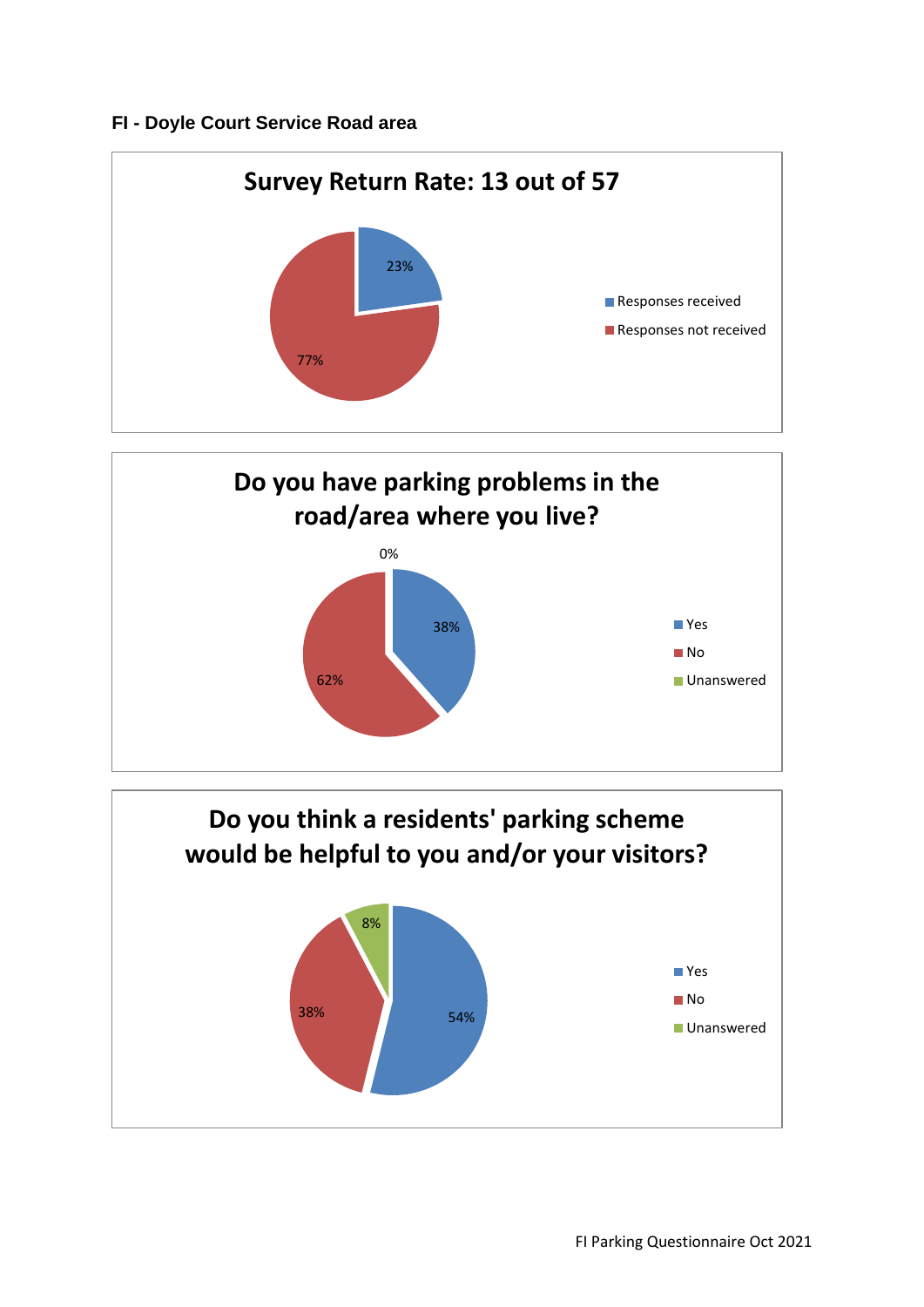



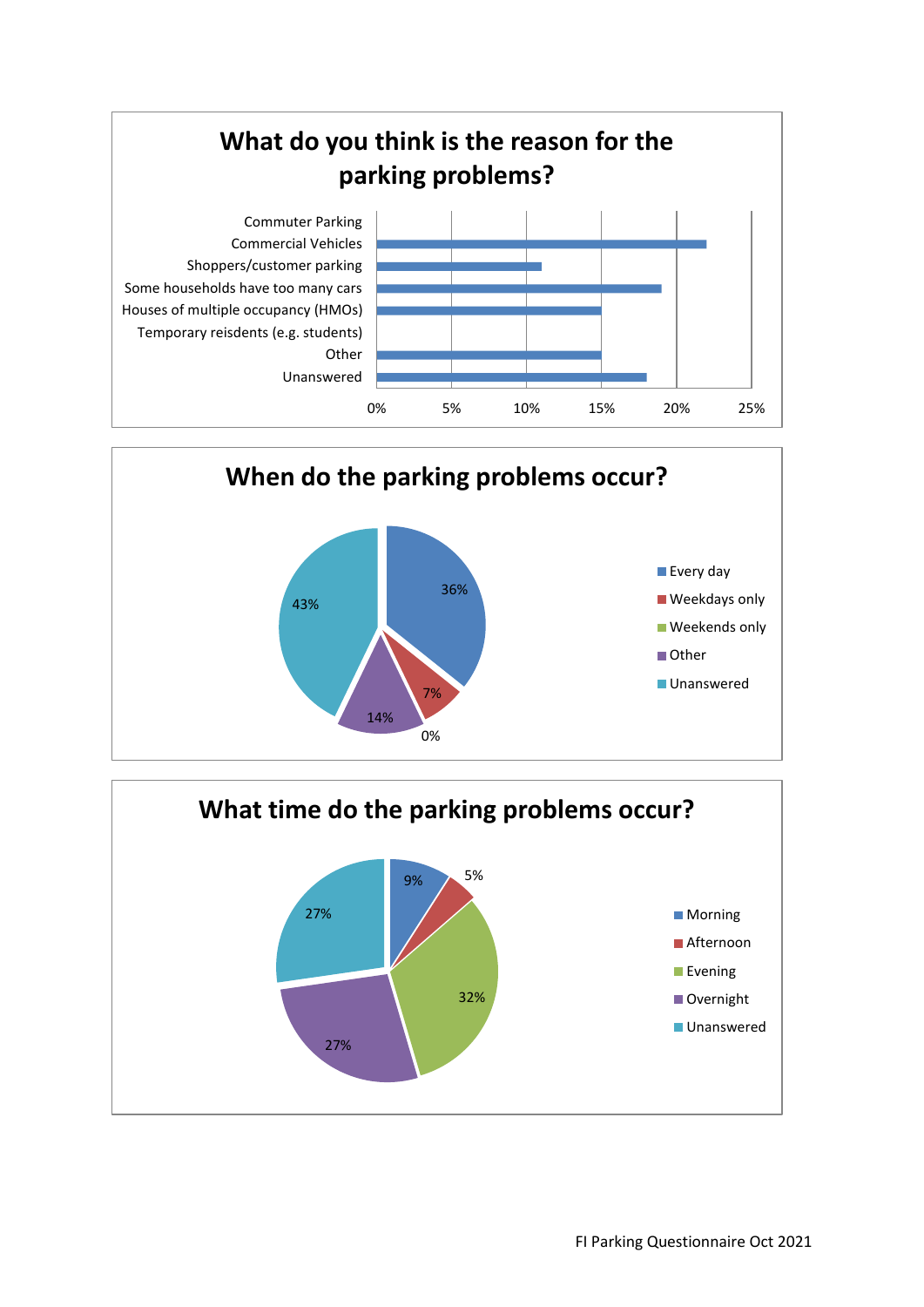## **Equalities questions**





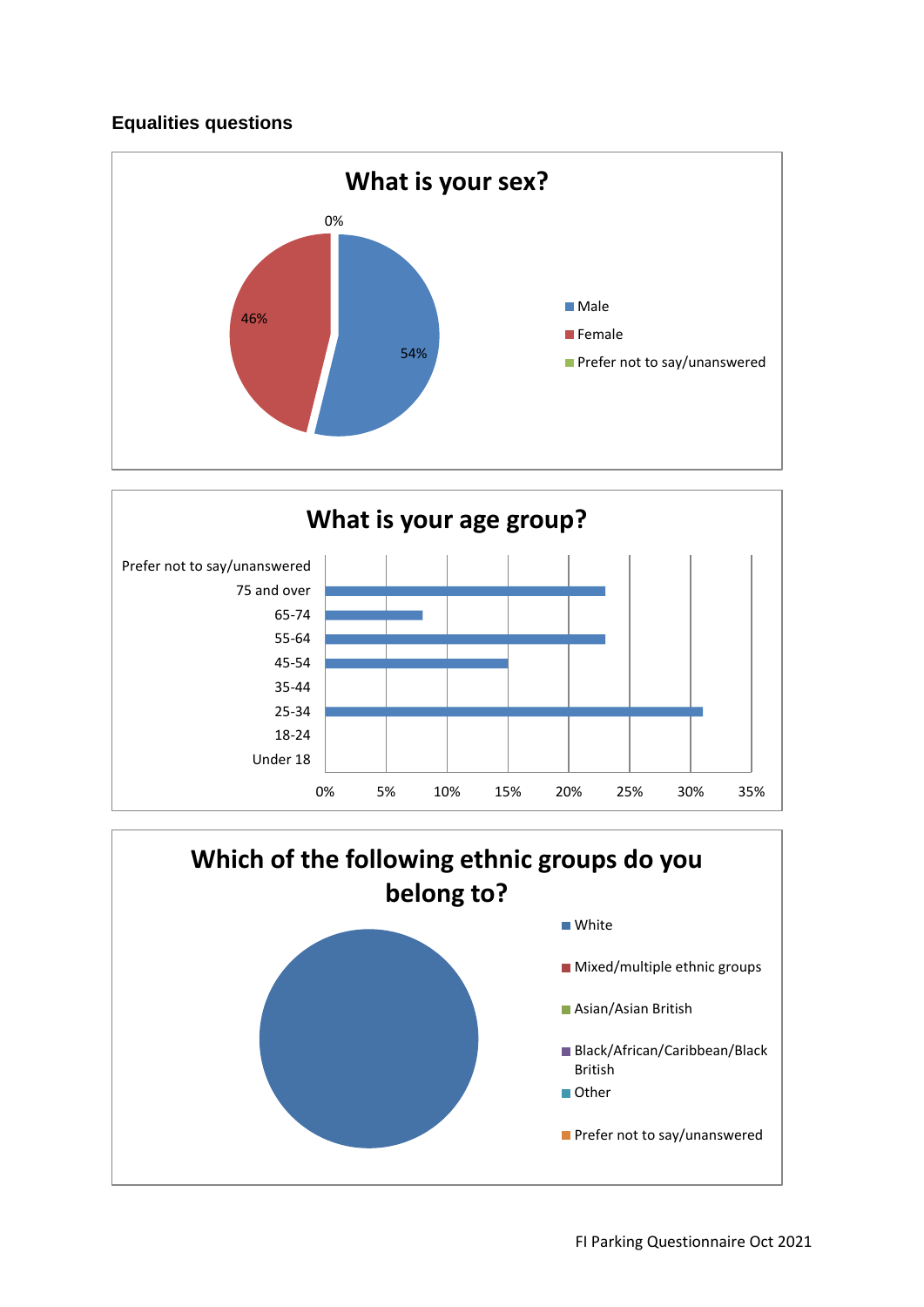



| <b>Road Name</b>                                                       | For | <b>Against</b> | <b>Undecided</b> | No. of<br>surveys<br>received | No. of<br>properties<br>surveyed |
|------------------------------------------------------------------------|-----|----------------|------------------|-------------------------------|----------------------------------|
| London Road (west<br>side between Kipling<br>Road and Doyle<br>Avenue) |     | 5              |                  | 13                            | 57                               |

## **Comment Summary**

- Other causes of parking problems raised:
	- o Large commercial vehicles being left in the evening or left for long periods of time.
	- o Congestion due to schools.
	- o Taxis owned by residents.